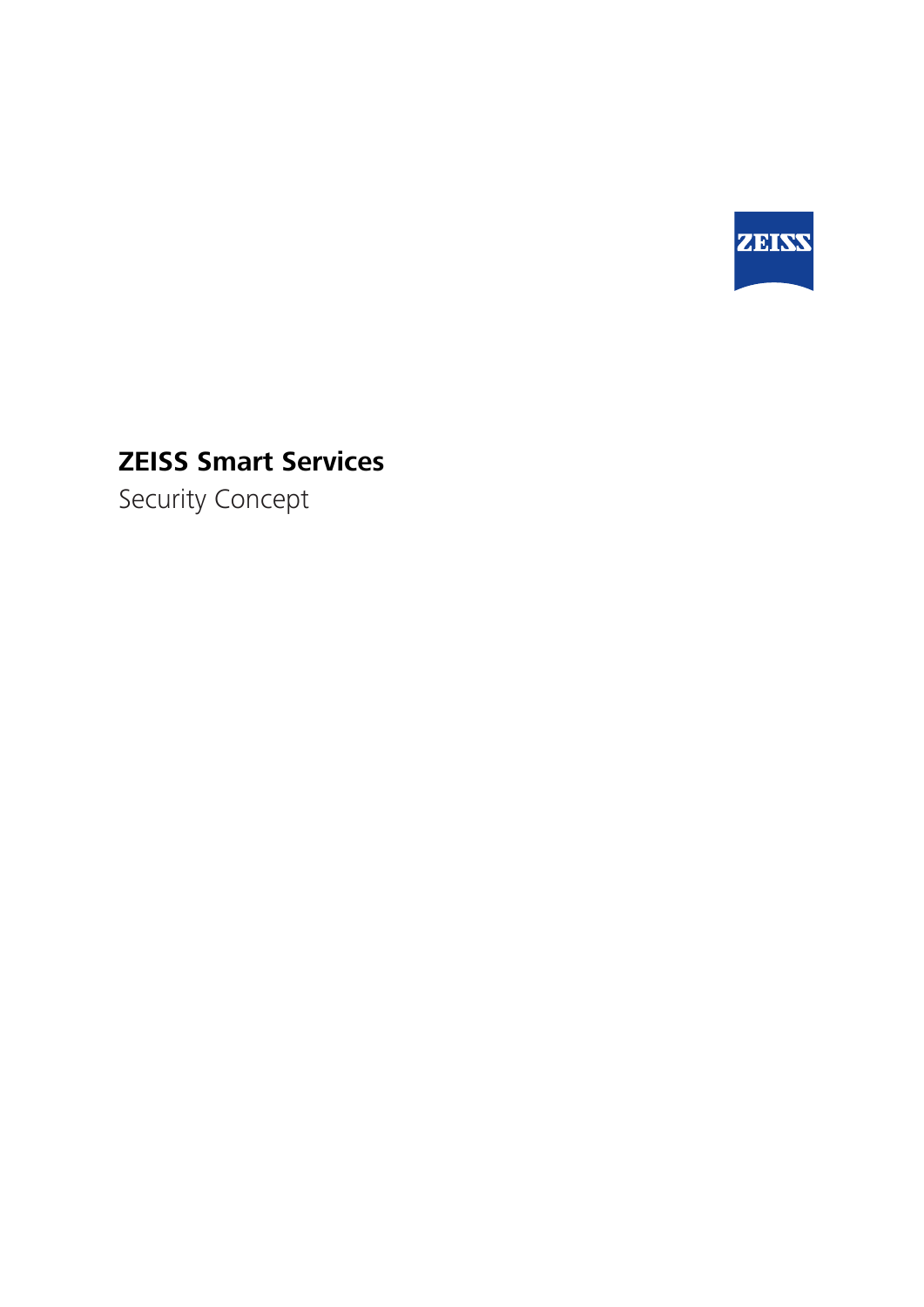# What is ZEISS Smart Services?

The increased networking of medical technology instruments and the growing speed of transmission routes are expanding the opportunities for direct support in the service sector. This document explains the technical principles and security aspects of ZEISS Smart Services.

Via remote support, ZEISS is able to offer its customers shorter response times in service as well as a higher degree of system availability. Problems that previously required a technician to be present on-site can now be diagnosed remotely by the ZEISS Service employees and then be prepared for on-site support if necessary, or even be resolved directly.

Depending on the type of device, the ZEISS Smart Services platform offers the following core functions:

File Transfer: Transferring files from defined paths either from or to the medical device.

Diagnostic Package: Creating a diagnosis package with log files and system status information to prepare for the ZEISS Service technician.

Monitoring: Monitoring the parameters of the medical device and its evaluation and presentation.

Remote Desktop: Viewing or controlling the medical device user interface remotely. To use this function, the user of the device must explicitly allow remote access to the device as standard.

In the case of the remote servicing of medical devices, some constraints resulting from regulatory and legal requirements for medical devices must be taken into consideration. In particular, the confidentiality of patient data, the protection of medical data from manipulation and the guaranteeing of the safety and effectiveness of the serviced medical device must be ensured.

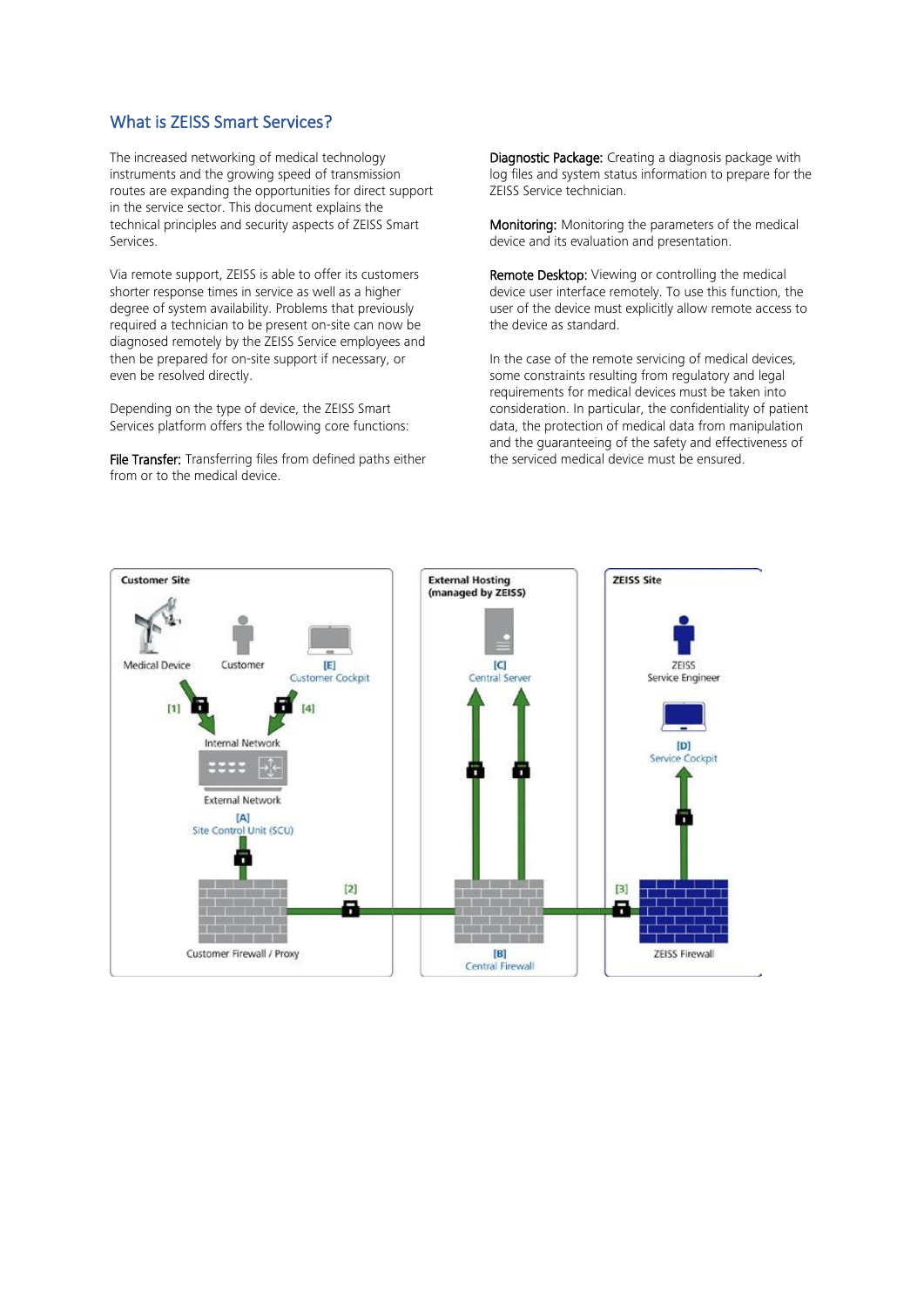# How does ZEISS Smart Services work?

# Components of the ZEISS Smart Services platform

## [A] Site Control Unit (SCU)

Hardware box with hardened Linux and integrated firewall, which is installed on-site. This provides the configurations and logic for the connected medical devices, serves as a storage location for log files and diagnosis packages and, through two separate network interfaces, offers a separation between the medical device network and the network used to connect to the central server. This ensures that the medical devices themselves cannot establish a network to the external network or the internet. All the customer's ZEISS medical devices prepared for ZEISS Smart Services connect to this SCU via an SSL-encrypted connection.

As an alternative solution, we also offer a software-only solution: This can be installed on a customer server. The requirements for it are described below. It offers the same functionality and number of services as the hardware version.

#### [B] Central Firewall

Firewall through which the central server is shielded from the internet

#### [C] Central Server

Central service to which the SCUs and service cockpit connections are established using SSL encryption. This is where authentication and authorization of the ZEISS Smart Services users takes place.

#### [D] Service Cockpit

Software used to authenticate ZEISS technicians on the central server and grant them access to the relevant SCUs and medical devices depending on the authorization levels assigned.

#### [E] Customer Cockpit

Software used to authenticate the customer directly on their local SCU and grant them access to the SCU.

#### Connection and Establishing Session

#### [1] Connection between Medical Device and SCU

The ZEISS Smart Services client on the medical device establishes an SSL-encrypted (TSL v1.2) connection to the SCU via port 7778/ TCP. Depending on the local network environment, the SCU is recognized by the medical device either via a lookup mechanism (7700- 7703/UDP outgoing and 7716-7719/UDP incoming) or a static configuration of the IP address or the FQDN of the SCU.

## [2] Connection between SCU and Central Server

The SCU establishes an SSL-encrypted (TSLv1.2) connection to the central server via port 443/ TCP. This can occur via activation of the source/target IP address combination on the customer's in-house firewall or via an HTTPS proxy server. Only an outgoing connection via this port is required.

## [3] Technician's Connection to the Medical Device

In the service cockpit, the ZEISS technician connects to the central server via port 443/ TCP (using SSL encryption via TSLv1.2), and can then connect to the desired SCU or the customer's medical device via the communication channels set up under (1) and (2), subject to successful authentication and authorization.

#### [4] Customer Connection to SCU

In the Customer Cockpit, the customer can connect to the SCU via port 7778/ TCP (using SSL encryption via TSLv1.2), and from there can view any access logs, session recordings and diagnosis packages created; this is subject to successful authentication and authorization.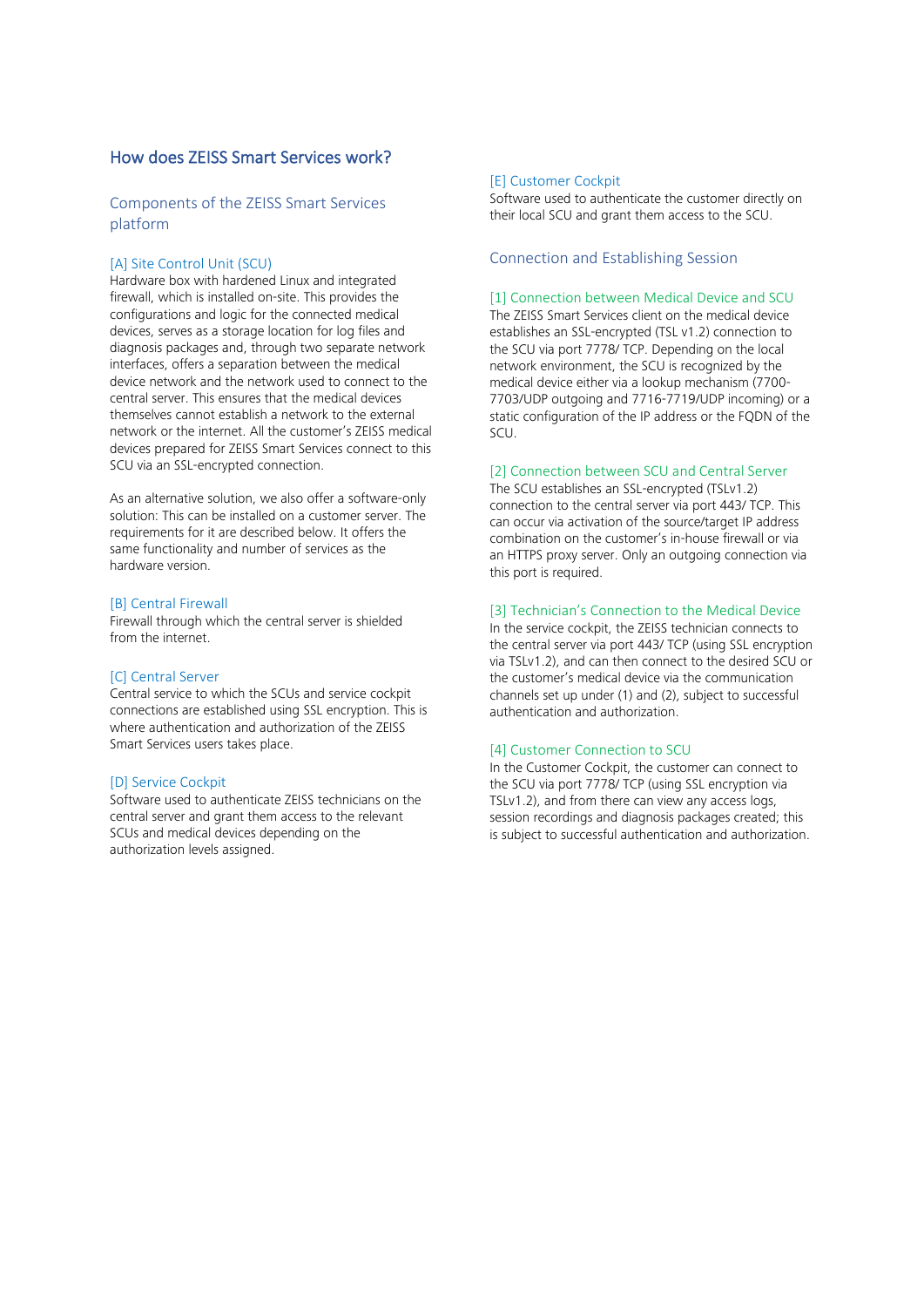# **Security**

## Establishing a Connection

The connection will be established from the customer's internal network. No ports need to be opened to gain external access via the internet. The only connection to the outside is the one from the SCU, which is the SSLencrypted channel initiated from within the local network, via port 443/ TCP, to the central server. All communication occurs via this channel.

#### Authentication and Authorization

Authentication takes place via role-specific SSL certificates. Each user of the ZEISS Smart Services platform receives a personal username and password. The ZEISS Smart Services platform offers a role-based user concept, which ensures that ZEISS Service employees only have access to functions activated for them.

#### Transport Encryption

For transport encryption between the medical device, SCU, central server, and the cockpit, the ZEISS Smart Services platform uses TSL v1.2 with public key RSA 2048 bit and symmetrical AES 256-bit encryption.

## Logs and Auditing

All actions by ZEISS Service employees on the SCU and the medical device are logged with a date and time stamp as well as a user ID. Furthermore, when using our remote desktop tool (VNC), the entire session is recorded as a screen recording and stored locally on the customer's SCU. The customer has access to these log files and session recordings via the Customer Cockpit.

## Blacklisting

On the central server and the SCU, after 10 failed authentication attempts, the corresponding IP address is placed on a blacklist to counteract potential brute-force attacks. It will not be possible for any more logins to take place from this IP address, until no login attempt has been made via this IP address for a period of 30 minutes.

# Server Security

Our central server system can be only reached passing our central firewall system via port 443/ TCP, via which the SCUs and cockpits establish encrypted connections to the central server. For additional security against unauthorized access, the data storage media on the server instances are encrypted with BitLocker.

# TÜViT and ISO 27001 certifications

The ZEISS Smart Services software meets the requirements of Security Qualification (SQ), Version 10.0 Security Assurance Level SEAL-3 of TÜV Informationstechnik GmbH. The operation of the ZEISS Smart Services platform is certified by TÜV in accordance with ISO 27001.

## Optional Connection via IPsec VPN

In scenarios with security regulations that allow outbound connections to be established only via IPsec VPN, the connection between the SCU and the central server can be established using IPsec VPN. The endpoint for the VPN in such cases is the central firewall, via which all standard IPsec configurations are possible.

# Data Protection

In the ZEISS Smart Services area, ZEISS only employs qualified and certified technicians. They receive training on specific devices and on ZEISS Smart Services.

Each ZEISS Smart Services technician receives training and is obliged to observe data protection and data security regulations.

Access to the ZEISS Smart Services platform requires additional authentication. Only ZEISS technicians who have successfully completed the required training as specified above are granted access.

Access to the relevant medical device is controlled by a role concept. This ensures that only authorized technicians can connect to the relevant device.